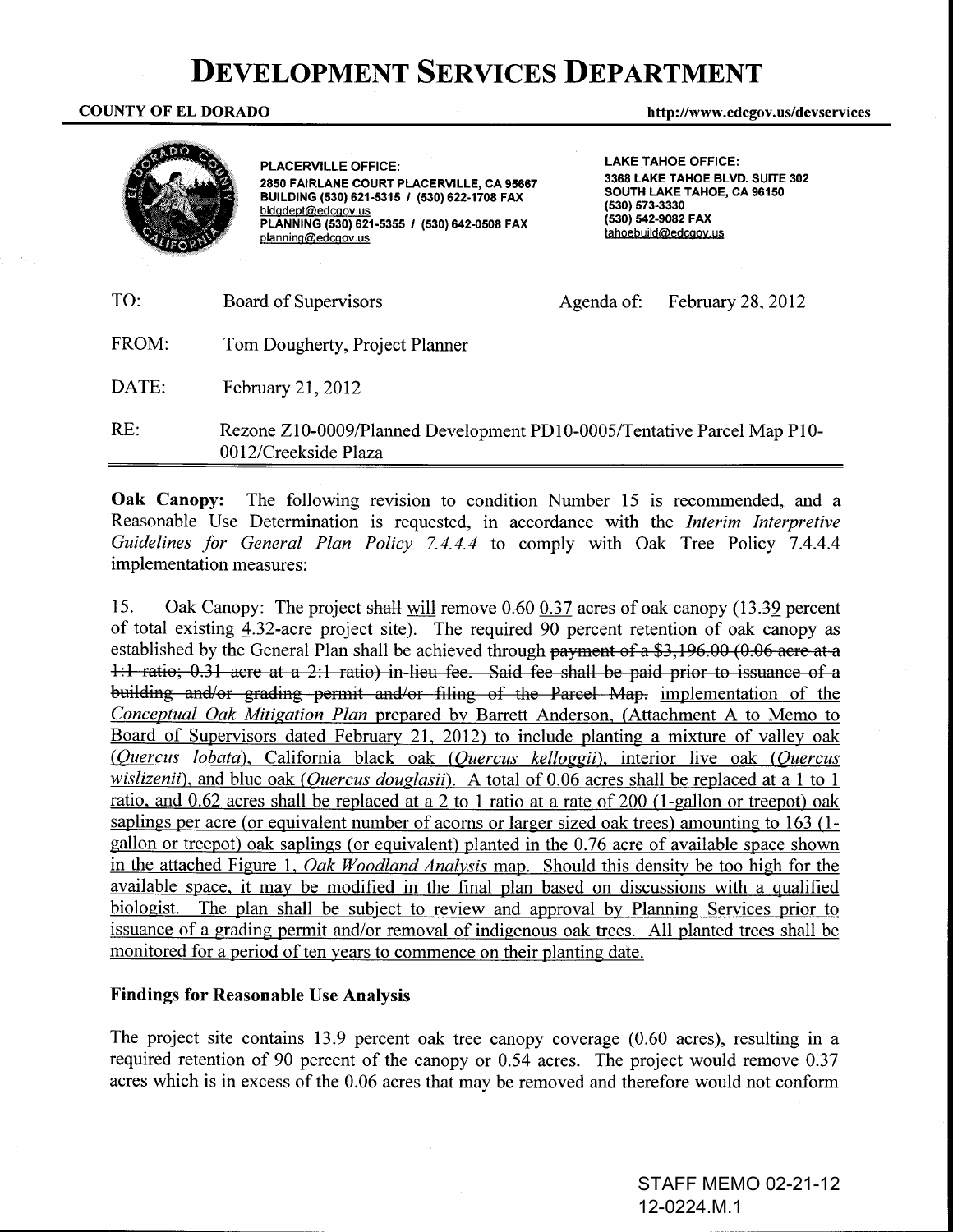to General Plan Policy 7.4.4.4, Option A. Given that the project does not meet the required retention requirements of General Plan Policy 7.4.4.4(A) due to the unique circumstance, the applicant is requesting a Reasonable Use determination.

As required by the Interim Interpretive Guidelines (adopted November 9, 2006), the following findings can be made:

*i. The applicant demonstrates that the project is designed to maximize use of parcel area unconstrained by oak trees, unless precluded by other significant constraints such as steep slopes, streams, creeks, wetlands, or other sensitive environmental resources.* 

Discussion: The site is 4.32 acres, including the proposed right-of-way acquisition area, and has been designed to preserve the existing oak trees and riparian habitat located primarily along the northern property line within the proposed wetland conservation easement, open space parcel. In order to have adequate parking, access to roadways, protect portions of the stream, and allow reasonable commercial development for a 4.32 acre commercial site, the proposal only develops 3.18 acres and leaves 1.14 acres as open space.

*ii. The proposed project is limited to development and site disturbance that is typical and prevalent for the general area surrounding the project site.* 

Discussion: The project site is surrounded by existing commercial development at the intersection of Missouri Flat and Forni Roads. As proposed, the project is limited to the typical commercial development and supporting improvements associated with the operation of a retail/office/restaurant commercial center, and consistent with the designs of similar parcels in the area designated by the General Plan for commercial uses.

- *iii. Soil disturbance and tree removal is minimized through the incorporation of some or all of the following measures into the project design:* 
	- *a. Stepped foundations are used on sloping areas rather than graded pads;*

Discussion: Given the commercial nature of project, stepped foundation would not result in retention of the trees in the proposed driveway. A graded pad is necessary to accommodate the necessary on-site improvements (landscaping, parking, underground utilities) supporting the proposed commercial center.

*b. Depth of excavation and/or fill outside of the building footprint is limited to no more than five feet measured vertically from the natural ground surface, except for grading necessary to install retaining walls designed to reduce the total area of tree canopy that will be removed and/or damaged;* 

STAFF MEMO 02-21-12 12-0224.M.2 Discussion: Development of the site would require grading and filling of the site, necessitating the construction of a retaining wall along the edge of the proposed open space parcel. The pad would require extensive grading necessary to accommodate off-street parking, landscaping, and utilities. The retaining wall allows reasonable use of the commercial parcel and allows reasonable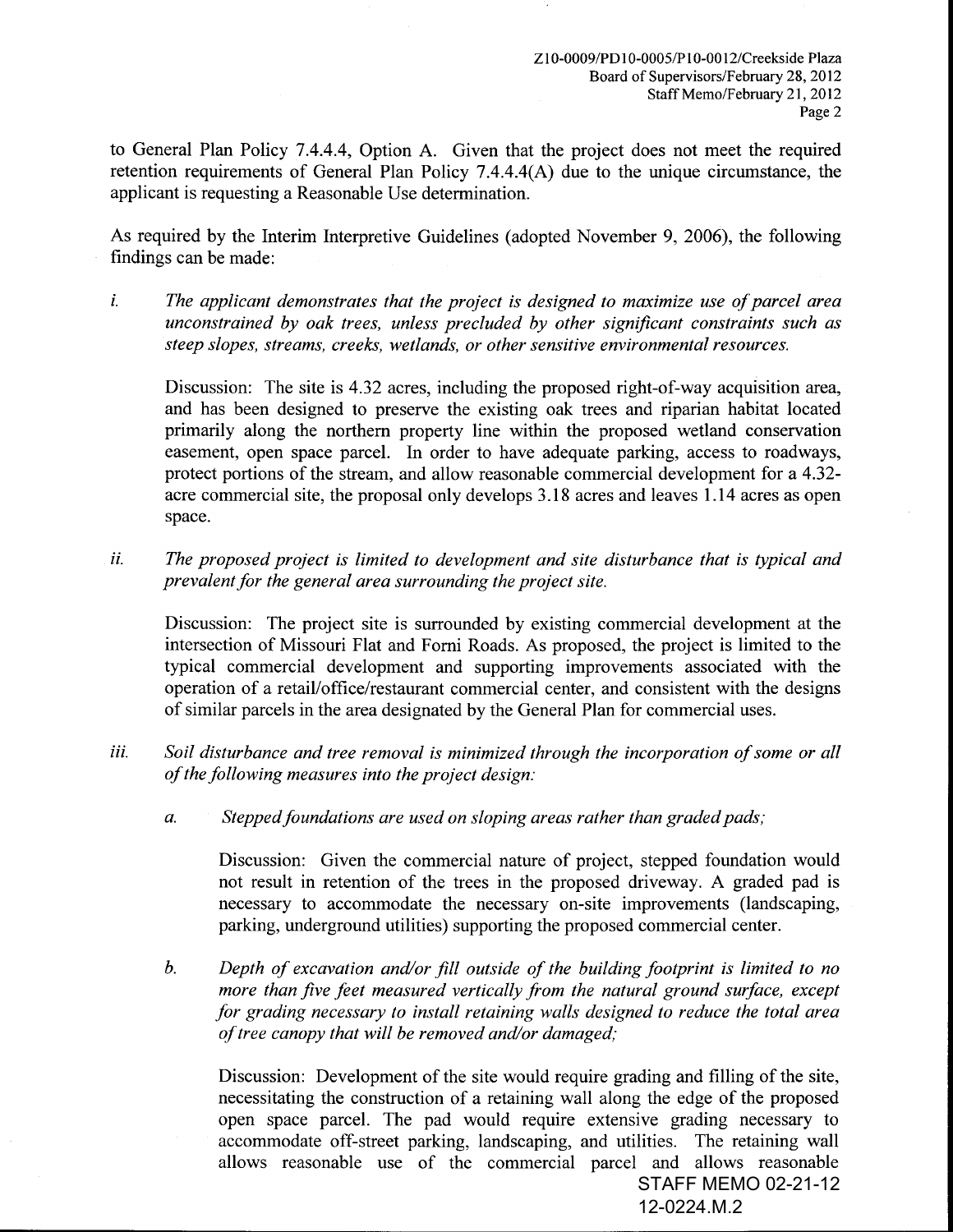conservation of the existing stream bed and preservation of a portion of the riparian habitat.

c. *Structures and the configuration of the area of disturbance are designed* to' *parallel the natural topographic contours to the greatest extent feasible;* 

Discussion: The proposed facility would require grading of a pad in order to accommodate the building and its supporting improvements and would not feasibly match the existing natural mildly sloping contour of the site. The facility is designed in accordance with the applicable County standards to ensure proper vehicular and pedestrian circulation.

*d. Patio decks are included in the design of dwellings to minimize the need for graded yard areas;* 

Discussion: Patio decks are not a part of the project.

*e. Design techniques such as clustering of buildings are proposed to take advantage of the portions of the property which are least constrained by oaks;* 

Discussion: The development of the facility consists of three buildings and associated parking which maximizes the use of the site unconstrained by other oak trees proposed to be retained. The project is constructing a 27-foot tall retaining wall to protect the existing streambed and associated riparian habitat, including indigenous oak trees. The project's landscape plan includes the planting of 22 interior live oaks *(Quercus wislizenii),* and 16 valley oaks *(Quercus lobata).* 

f *The project is designed to maximize consistency with all applicable policies of the El Dorado County General Plan. It is recognized that more than one policy may have to be considered in the determination of reasonable use of a particular parcel.* 

Discussion: The commercial development has been designed in conformance with all applicable policies of the General Plan involving traffic impacts, air quality, noise effects, and commercial design standards, as conditioned and mitigated.

**Additional Revised Conditions:** The applicant had requested revisions to Conditions 8 and 29 at the Planning Commission hearing dated January 26, 2012. Those changes were verbally agreed upon with the applicant but were inadvertently left out of the final motion. The following are those conditions and the revisions are shown in strikeout and underline:

8. **Tentative Parcel Map Expiration:** The Parcel Map shall be filed prior to issuance of any building permit if the proposed building is to be constructed over an existing property line. As an alternative, the parcels may be merged or a lot line adjustment processed, prior to issuance of any building permit. The tentative map shall remain in effect for three years from the date of approval. If the map has not been filed within this timeframe, an extension may be requested prior to expiration of the map. Appropriate fees shall be paid to process the time extension.

> STAFF MEMO 02-21-12 12-0224.M.3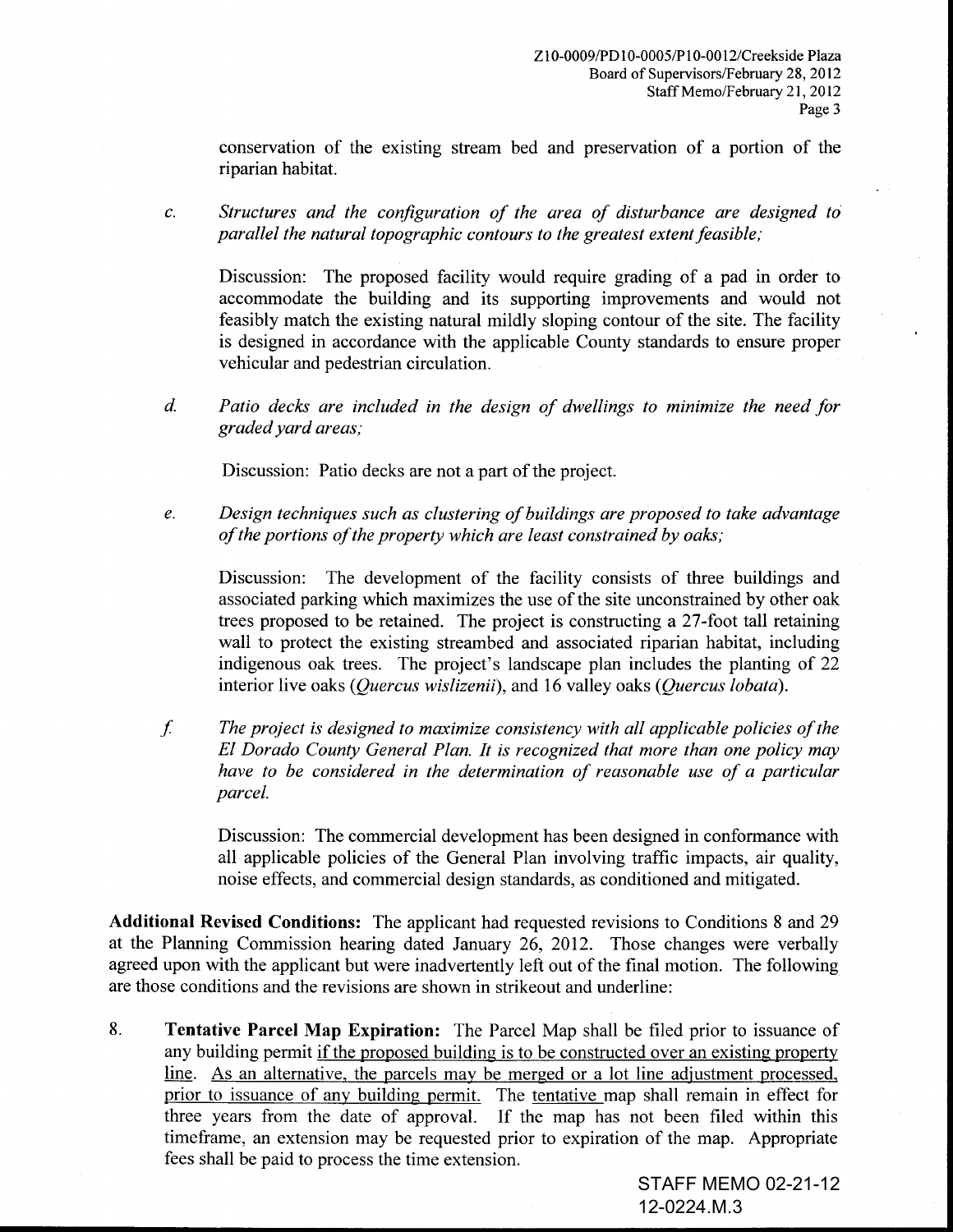29. **Drainage Zone of Benefit:** The proposed project must form an entity for the maintenance of the drainage facilities to include the maintenance of the existing creek. DOT shall review the document forming the entity to ensure the provisions are adequate prior to filing of the parcel map or issuance of a building permit issuance for Building B or C whichever comes first.

Attachment A ............. Conceptual Oak Mitigation Plan, Barrett Anderson, Consulting Biologist (three pages)

S:\DISCRETIONARY\Z\20 I OIZIO-0009 PDIO-OOOS PIO-OOI2 Creekside PlazalZlO-0009 PDlO-OOOS PlO-OOI2 Staff Memo C\_2-2l-l2.doc

STAFF MEMO 02-21-12 12-0224.M.4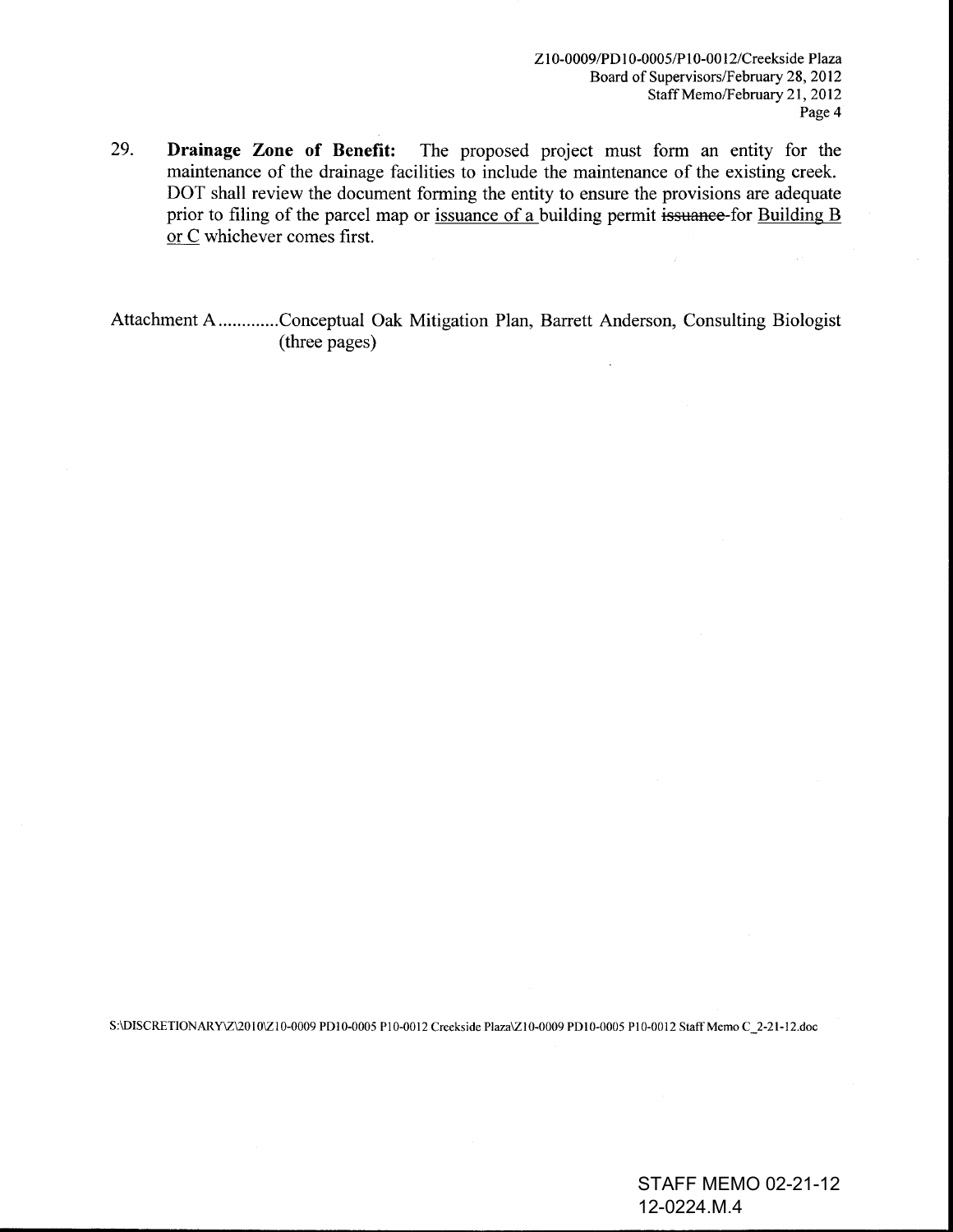# **Creekside Plaza EI Dorado County, California Conceptual Oak Mitigation Plan**

#### **Prepared by Barrett Anderson Consulting Biologist**

## **Background**

The Creekside Plaza development has chosen Option A based on General Plan Policy 7.4.4.4. Approximately 0.6 acres of the 4.1-acre site consists of canopy cover provide by oaks (the genus *Quercus).* Option A requires that 90% of the existing canopy be retained following construction of the project. The project as proposed, cannot be constructed and preserve this amount of oak canopy. Therefore, the applicant is requesting that the County make a finding of Reasonable Use per the Provisions of Policy 7.4.4.4.

Figure 1. shows the proposed project, oak tree canopy to be removed, and proposed planting areas (i.e. oak replacement areas). Calculations to determine the area needed for oak mitigation is included in the following table:

|                                                 | Acres |
|-------------------------------------------------|-------|
| Total Existing Oak Canopy                       | 0.60  |
| Portion of Oak Canopy to remain                 | 0.23  |
| portion of Oak Canopy to be removed             | 0.37  |
|                                                 |       |
| Total Property Acreage                          | 4.32  |
| (includes R/W acquisition)                      |       |
|                                                 |       |
| Percentage of Existing Oak Canopy               | 13.9% |
|                                                 |       |
| Therefore, Per Option A, 10% of oak canopy      | 0.06  |
| can be removed & replaced at 1:1                |       |
|                                                 |       |
| Remaining portion of oak canopy to be           | 0.31  |
| removed with 2:1 replacement as reasonable      |       |
| Use                                             |       |
|                                                 |       |
| Therefore, for 2:1 replacement: 0.31 Acres * 2= | 0.62  |
| 1:1 Replacement acreage:                        | 0.06  |
| Total Oak Replacement Area Required:            | 0.68  |
|                                                 |       |
| Total Oak Replacement Area Provided:            | 0.76  |

### **Proposed Oak Mitigation Plan**

Approximately one acre of the project site has been proposed as a preserve for streams, wedands, and adjacent upland habitat. The preserve area will be in a Conservation Easement, and the Easement will be held by  $501(c)(3)$  organization approved to hold such easements. In addition, funds will be provided for the annual management of the Preserve.

The Preserve has approximately 0.49 acre available and suitable for planting oak trees. An additional 0.29 acre is available on the perimeter of the proposed project adjacent to the

> STAFF MEMO 02-21-12 12-0224.M.5 **Attachment A**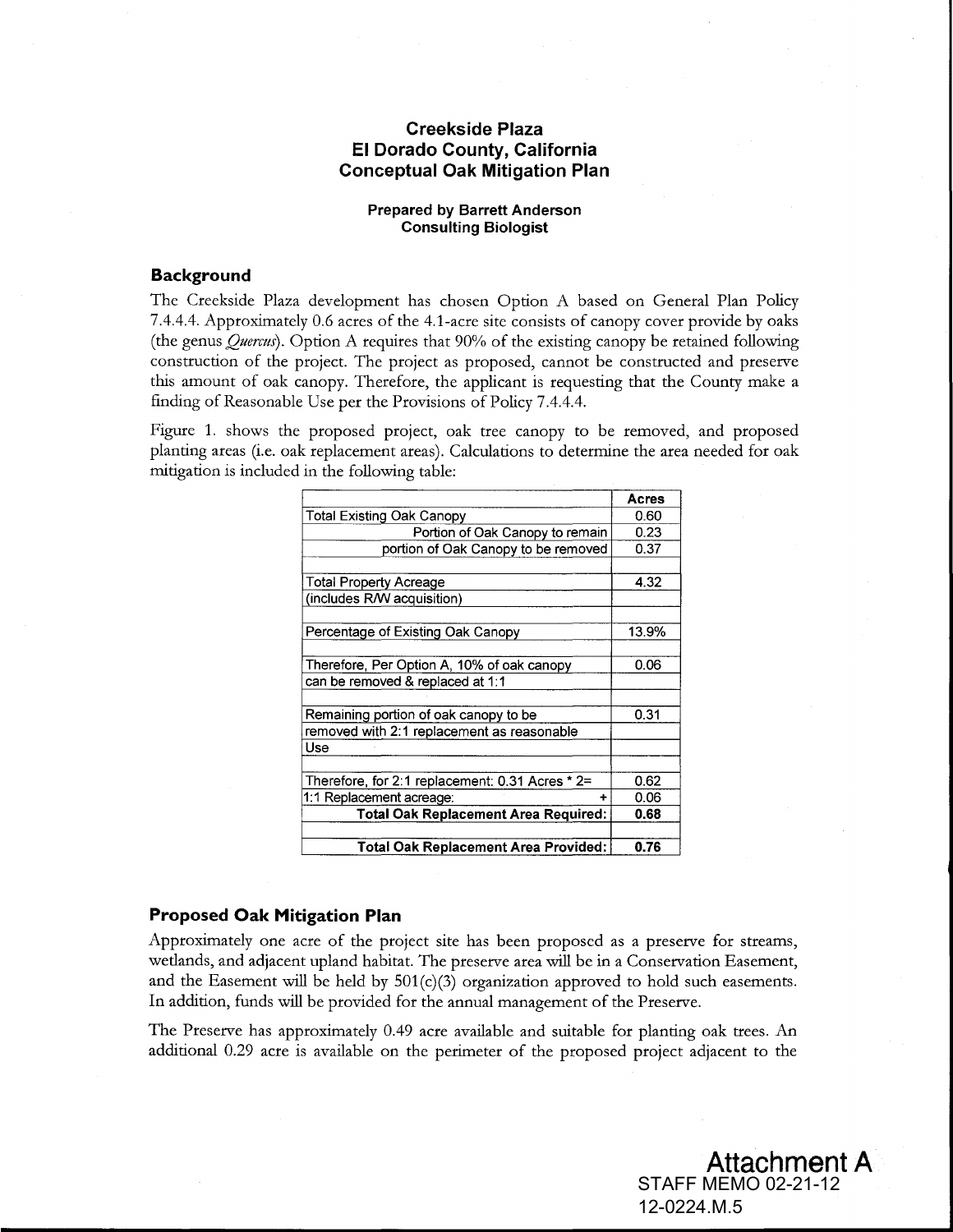Preserve or other undeveloped land. Therefore, the total amount of land proposed for oak replanting is 0.76 acre.

The applicant proposes planting a mixture of valley oak *(Quercus lobata),* California black oak *(Quercus kelloggit),* interior live oak *(Quercus wislizent),* and blue oak *(Quercus douglasit),*  depending on availability. These species either grow on the property or in areas surrounding the property. Oaks will be planted in appropriate locations: for example, valley oaks will be planted nearest the riparian zone, and interior live oaks and blue oaks will be planted on more upland slopes.

General Plan Policy 7.4.4.4 stipulates that 200 (l-gallon or treepot) oak saplings per acre (or equivalent number of acorns or larger sized oak trees) will be planted to offset canopy losses from the proposed project, amounting to 163 (l-gallon or treepot) oak saplings (or equivalent) planted in the 0.76 acre of available space. This density may be too high for the available space, and may be modified in the final plan based on discussions with a qualified biologist.

Trees will be irrigated with water from the project once it is completed, and the plantings will be monitored for a period of 10 years. The applicant and his biologist will work with a landscape architect to prepare a more detailed planting and monitoring plan, which will be submitted at a later date.